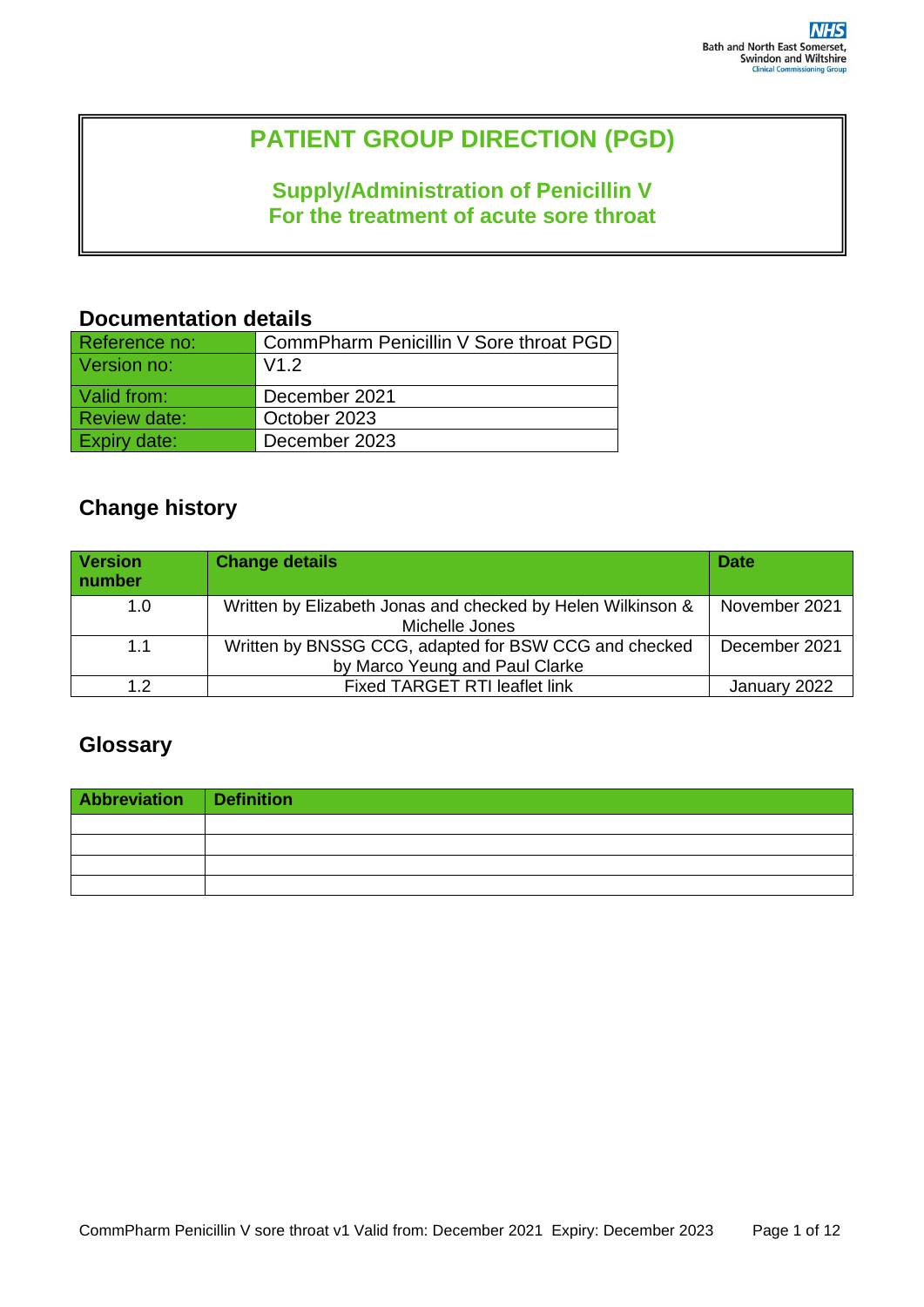#### **1. PGD template development**

| Developed by:                                                                | <b>Name</b>                                                                          | <b>Signature</b> | Date       |
|------------------------------------------------------------------------------|--------------------------------------------------------------------------------------|------------------|------------|
| <b>Pharmacist</b>                                                            | Elizabeth Jonas, Senior Medicines<br><b>Optimisation Pharmacist, BNSSG</b><br>CCG.   | mao              | 11.02.2020 |
| <b>Doctor</b>                                                                | Dr Shaba Nabi, GP Prescribing lead,<br><b>BNSSG CCG</b>                              |                  | 13.02.2020 |
| <b>Registered</b><br><b>Professional</b><br>representing users<br>of the PGD | Helen Wilkinson, Principal Medicines<br><b>Optimisation Pharmacist, BNSSG</b><br>CCG |                  | 12.02.2020 |

### **PGD Working Group Membership**

| <b>Name</b>            | <b>Designation</b>                                            |
|------------------------|---------------------------------------------------------------|
| <b>Helen Wilkinson</b> | <b>Principal Medicines Optimisation Pharmacist, BNSSG CCG</b> |
| Elizabeth Jonas        | Senior Medicines Optimisation Pharmacist, BNSSG CCG           |
| Michelle Jones         | Senior Medicines Optimisation Pharmacist, BNSSG CCG           |
| <b>Judith Poulton</b>  | <b>Pharmacist, Avon Local Pharmaceutical Committee</b>        |
| Dr Shaba Nabi          | GP Prescribing Lead, BNSSG CCG                                |
| <b>Richard Brown</b>   | Pharmacist, Avon Local Pharmaceutical Committee               |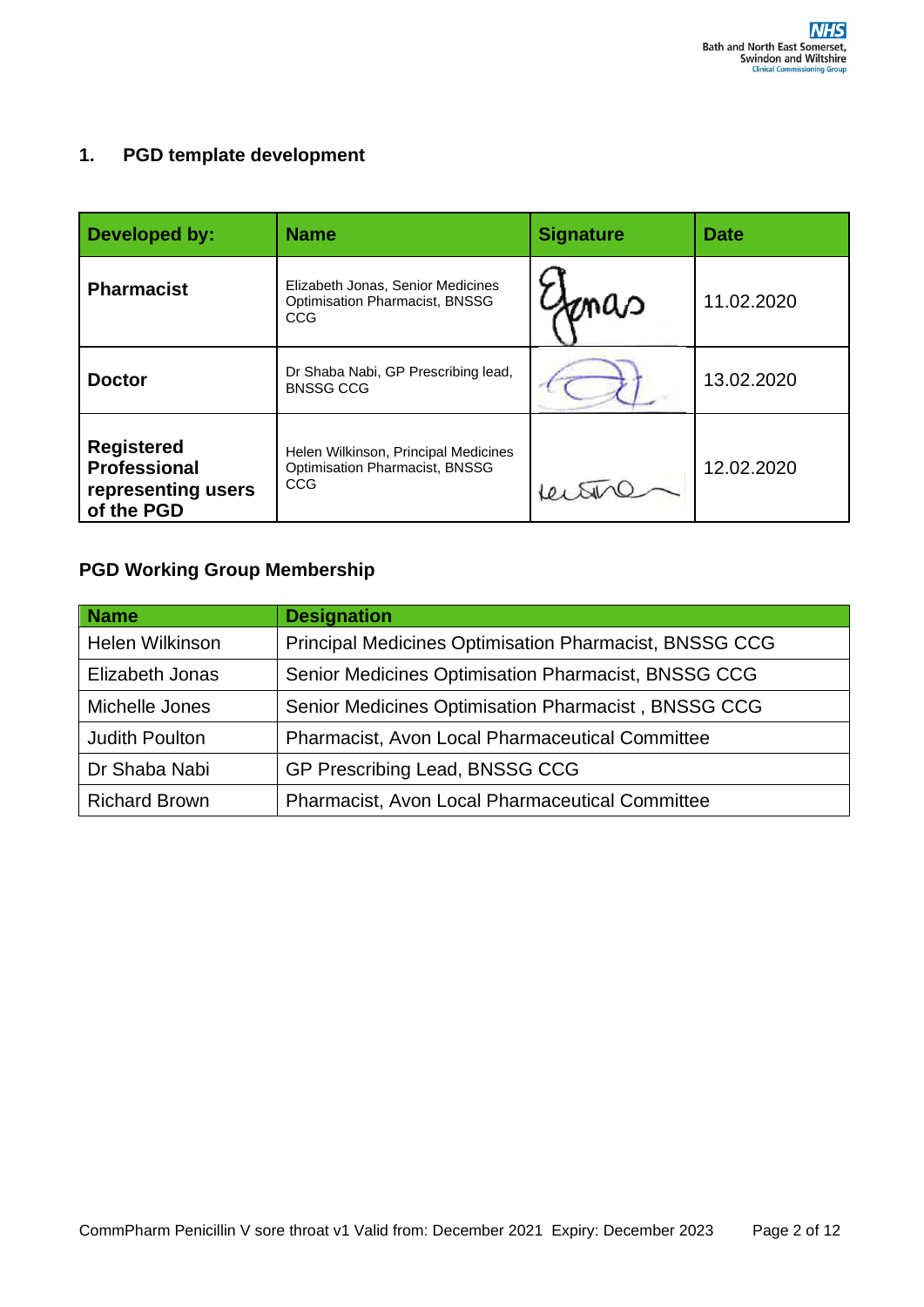*2.* **Organisational authorisations** *(may require amendment depending on how the service using the PGD is being commissioned/the organisation who is responsible for authorising the PGD – not all fields may be applicable)* 

The PGD is not legally valid until it has had the relevant organisational authorisation.

It is the responsibility of the organisation that has legal authority to authorise the PGD, to ensure that all legal and governance requirements are met. The authorising body accepts governance responsibility for the appropriate use of the PGD.

**Bath and North East Somerset, Swindon and Wiltshire CCG** authorises this PGD for use by the services or providers listed below:

#### **Authorised for use by the following organisation and/or services**

All community pharmacies who are signed up to the BSW CCG Community Pharmacy PGD Service for Minor Ailments

#### **Limitations to authorisation**

None

| <b>Senior Doctor</b>            |                 |            |             |
|---------------------------------|-----------------|------------|-------------|
| <b>Role</b>                     | <b>Name</b>     | Sign       | <b>Date</b> |
| <b>Medical Director BSW CCG</b> | Dr Ruth Grabham | Can Graman | 08.12.21    |

| Senior Pharmacist                                              |                    |             |             |
|----------------------------------------------------------------|--------------------|-------------|-------------|
| Role                                                           | <b>Name</b>        | <b>Sign</b> | <b>Date</b> |
| <b>Associate Director (Medicines</b><br>Optimisation), BSW CCG | <b>Paul Clarke</b> | P. Chal.    | 02.12.21    |

| Organisational approval (legal requirement)   |             |                   |             |
|-----------------------------------------------|-------------|-------------------|-------------|
| <b>Role</b>                                   | <b>Name</b> | Sign              | <b>Date</b> |
| Director (Medicines<br>Optimisation), BSW CCG | Nadine Fox  | <b>CONTRACTOR</b> | 02.12.21    |

Local enquiries regarding the use of this PGD may be directed to [bswccg.prescribing@nhs.net](mailto:bswccg.prescribing@nhs.net)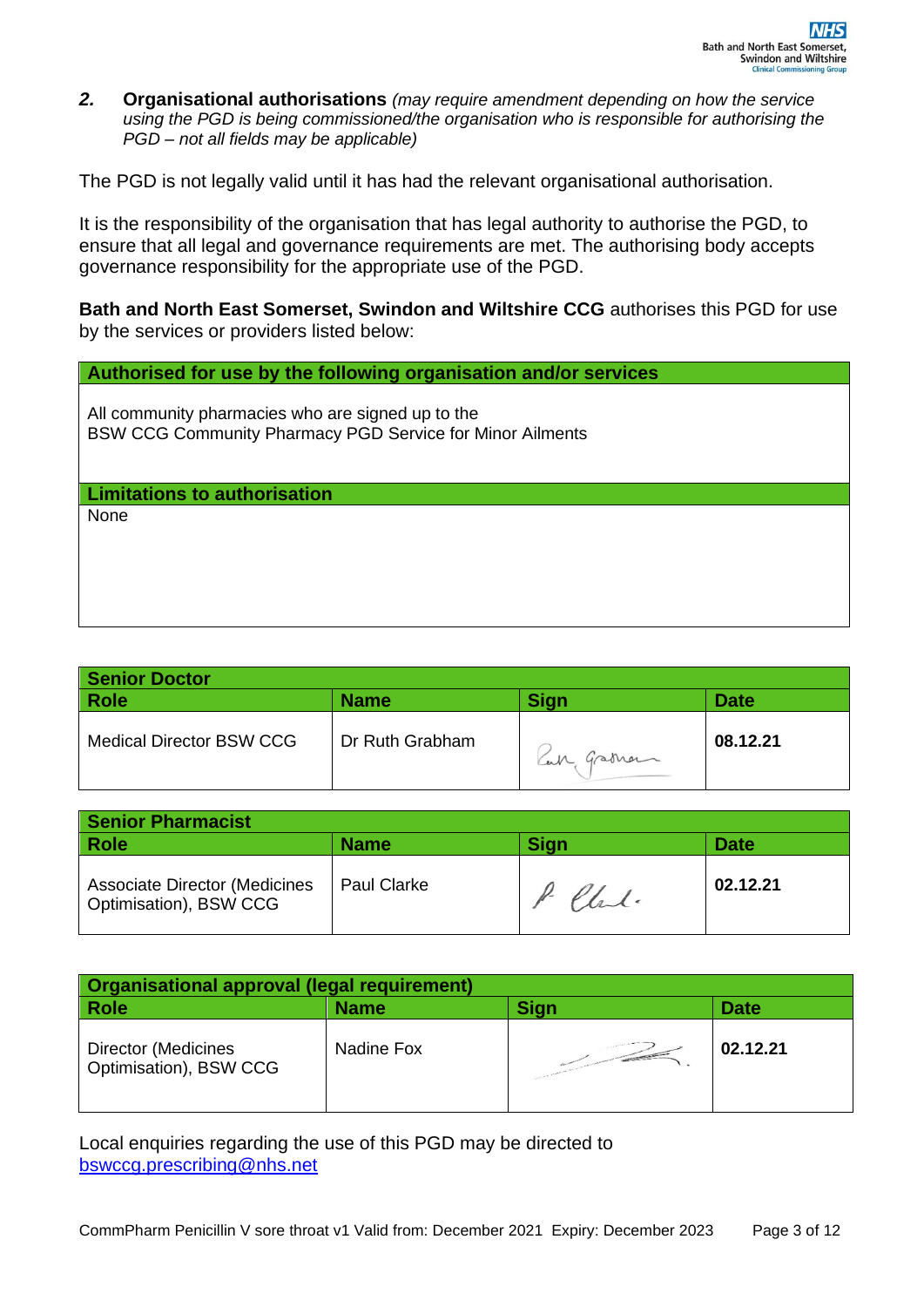Section 7 provides a registered health professional authorisation sheet. Individual professionals must be authorised by name to work to this PGD. Alternative authorisation sheets/templates may be used where appropriate in accordance with local policy.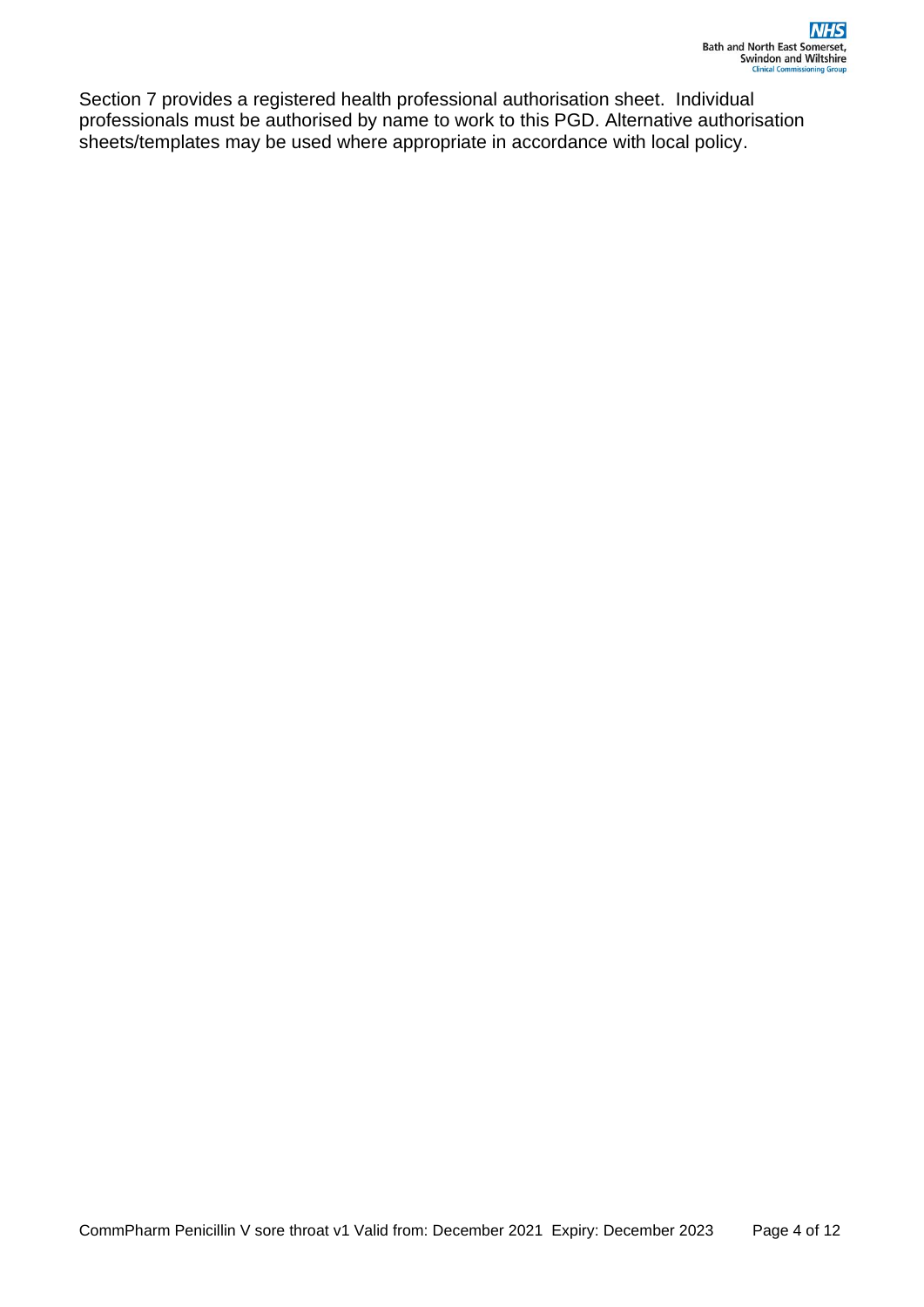### **3. Characteristics of staff**

| <b>Qualifications and</b><br>professional registration                                                                                                                | Pharmacists registered with the General Pharmaceutical Council<br>(GPhC)                                                                                                                                                                                                                                                                                                                                                                                                                                                                                                                                                                                                                                                                                                                                                                                                                                                                                                                                                                                                                                                                                                                        |
|-----------------------------------------------------------------------------------------------------------------------------------------------------------------------|-------------------------------------------------------------------------------------------------------------------------------------------------------------------------------------------------------------------------------------------------------------------------------------------------------------------------------------------------------------------------------------------------------------------------------------------------------------------------------------------------------------------------------------------------------------------------------------------------------------------------------------------------------------------------------------------------------------------------------------------------------------------------------------------------------------------------------------------------------------------------------------------------------------------------------------------------------------------------------------------------------------------------------------------------------------------------------------------------------------------------------------------------------------------------------------------------|
| <b>Initial training</b><br><b>Competency assessment</b>                                                                                                               | must be authorised by name as an approved practitioner under<br>$\bullet$<br>the current terms of this Patient Group Direction before working<br>to it<br>Has undertaken appropriate training and declared themselves<br>assessed competent to carry out clinical assessment of patient<br>leading to diagnosis that requires treatment according to the<br>indications listed in this PGD<br>must have undertaken appropriate training for working under<br>$\bullet$<br>PGDs for supply/administration of medicines<br>must be competent in the use of PGDs (see NICE Competency<br>$\bullet$<br>framework for health professionals using patient group<br>directions)<br>must have access to the Patient Group Direction and<br>٠<br>associated online resource<br>should fulfil any additional requirements defined by local policy<br>The registered healthcare professional authorised to operate<br>under this PGD must have undertaken appropriate training and<br>successfully completed the declaration of competence to<br>undertake clinical assessment of patient leading to diagnosis of<br>the conditions listed.<br>Complete the self-declaration for this PGD on PharmOutcomes |
| <b>Ongoing training and</b><br>competency                                                                                                                             | Staff operating under this PGD are encouraged to review their<br>competency using the NICE Competency Framework for health<br>professionals using patient group directions<br>Individuals operating under this PGD are personally responsible<br>for ensuring they remain up to date with the use of all medicines<br>included in the PGD - if any training needs are identified these<br>should be discussed with the senior individual responsible for<br>authorising individuals to act under the PGD and further<br>training provided as required.<br>Practitioners must ensure they are up to date with relevant issues<br>and clinical skills relating to this PGD and should be aware of any<br>change to the recommendations for the medicines listed. It is the<br>responsibility of the individual to keep up-to-date with Continued<br>Professional Development (CPD).                                                                                                                                                                                                                                                                                                               |
| The decision to supply any medication rests with the individual registered health<br>professional who must abide by the PGD and any associated organisation policies. |                                                                                                                                                                                                                                                                                                                                                                                                                                                                                                                                                                                                                                                                                                                                                                                                                                                                                                                                                                                                                                                                                                                                                                                                 |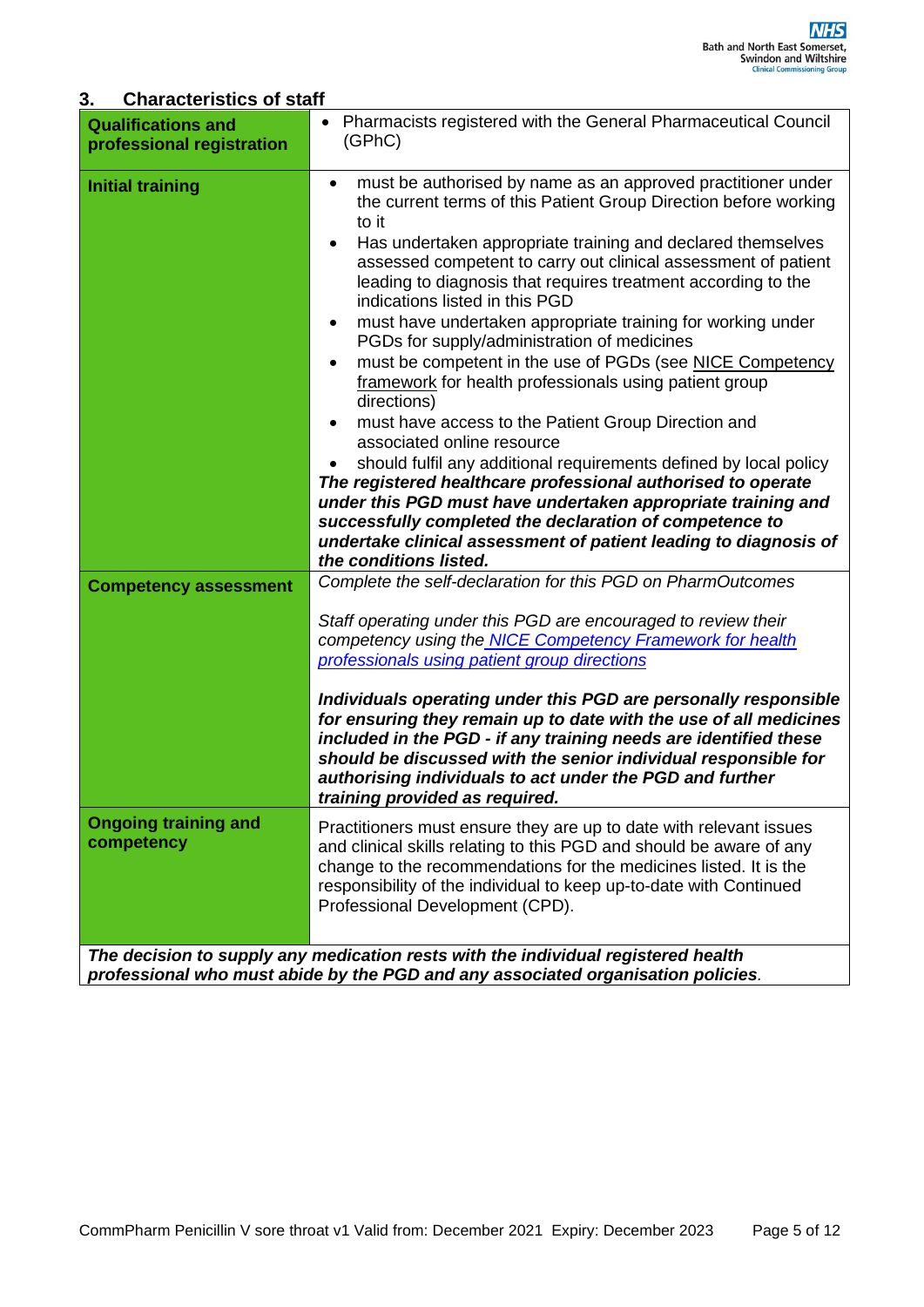### **4. Clinical condition or situation to which this PGD applies**

| <b>Clinical condition or</b><br>situation to which this<br><b>PGD applies</b> | <b>Treatment of acute sore throat</b>                                                                                                                                                                                                                                                                                                                                                                     |
|-------------------------------------------------------------------------------|-----------------------------------------------------------------------------------------------------------------------------------------------------------------------------------------------------------------------------------------------------------------------------------------------------------------------------------------------------------------------------------------------------------|
| <b>Criteria for inclusion</b>                                                 | Valid informed consent<br>$\bullet$                                                                                                                                                                                                                                                                                                                                                                       |
|                                                                               |                                                                                                                                                                                                                                                                                                                                                                                                           |
|                                                                               | Children under 16 should demonstrate competence under Lord<br>Fraser rules, or consent for treatment must be given by an adult<br>with parental responsibility                                                                                                                                                                                                                                            |
|                                                                               | Patients 5 years or over with an acute sore throat with a Fever<br>$\bullet$<br><b>PAIN</b> score of 4 or 5<br><b>FEVERPAIN:</b><br>$\bullet$                                                                                                                                                                                                                                                             |
|                                                                               | Fever in the last 24 hours<br>Purulence<br>$\bullet$                                                                                                                                                                                                                                                                                                                                                      |
|                                                                               | Attending rapidly (under 3 days)<br>Severely inflamed tonsils                                                                                                                                                                                                                                                                                                                                             |
|                                                                               | No cough or coryza (catarrhal inflammation of the mucus<br>$\bullet$<br>membrane in the nose)                                                                                                                                                                                                                                                                                                             |
|                                                                               | Give a score of 1 to each of the criteria. Higher scores suggest<br>more severe symptoms and the likely bacterial (streptococcal)<br>cause.                                                                                                                                                                                                                                                               |
|                                                                               | A score of 0 or 1 is associated with 13-18% likelihood of<br>streptococcus                                                                                                                                                                                                                                                                                                                                |
|                                                                               | A score of 2 or 3 is associated with at 34-40% likelihood of<br>streptococcus                                                                                                                                                                                                                                                                                                                             |
|                                                                               | A score of 4 or 5 is associated with a 62-65% likelihood of<br>streptococcus                                                                                                                                                                                                                                                                                                                              |
|                                                                               | Antibiotics should be avoided where possible as most throat<br>infections are caused by viruses. Symptoms can last for around 1<br>week, but most people will get better within this time without<br>antibiotics, regardless of cause.                                                                                                                                                                    |
|                                                                               | Patients who are systemically unwell, have symptoms and signs<br>of a more serious illness or condition                                                                                                                                                                                                                                                                                                   |
|                                                                               | Patients at high-risk of complications                                                                                                                                                                                                                                                                                                                                                                    |
|                                                                               | Patients with valvular heart disease and a risk of rheumatic fever                                                                                                                                                                                                                                                                                                                                        |
| <b>Criteria for exclusion</b>                                                 | COVID-19 Risk Triage, If a known recent contact or positive<br>$\bullet$<br>themselves or a family member $-$ do not examine & refer for<br>testing. Patients with suspected or confirmed COVID-19 should<br>be managed by following the COVID-19 rapid guideline NG191.<br>Pharmacists must follow the latest government infection<br>prevention and control guidance issued to community<br>pharmacies. |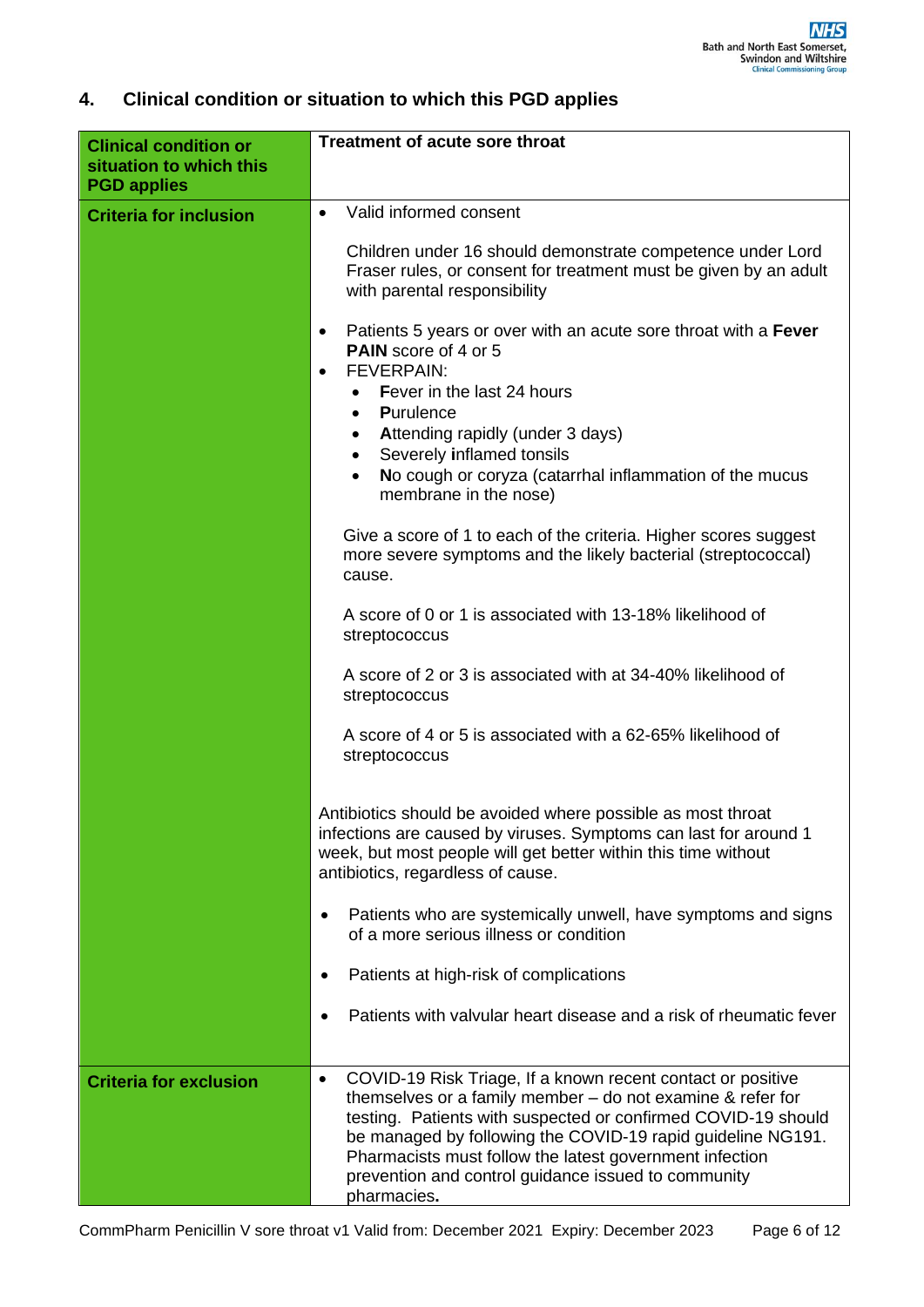|                                                                 | No valid informed consent<br>$\bullet$                                                                                                                                                                                                                                                                                                                                                                                                                                                                                                                                                                                                                                                                                                                                                                                                                                                                                                                                                                                                                                                                                                                                                                                                                                                                                                                                                                                                                |
|-----------------------------------------------------------------|-------------------------------------------------------------------------------------------------------------------------------------------------------------------------------------------------------------------------------------------------------------------------------------------------------------------------------------------------------------------------------------------------------------------------------------------------------------------------------------------------------------------------------------------------------------------------------------------------------------------------------------------------------------------------------------------------------------------------------------------------------------------------------------------------------------------------------------------------------------------------------------------------------------------------------------------------------------------------------------------------------------------------------------------------------------------------------------------------------------------------------------------------------------------------------------------------------------------------------------------------------------------------------------------------------------------------------------------------------------------------------------------------------------------------------------------------------|
|                                                                 | Age under 5 years<br>٠                                                                                                                                                                                                                                                                                                                                                                                                                                                                                                                                                                                                                                                                                                                                                                                                                                                                                                                                                                                                                                                                                                                                                                                                                                                                                                                                                                                                                                |
|                                                                 | Fever pain score 0-3<br>$\bullet$                                                                                                                                                                                                                                                                                                                                                                                                                                                                                                                                                                                                                                                                                                                                                                                                                                                                                                                                                                                                                                                                                                                                                                                                                                                                                                                                                                                                                     |
|                                                                 | <b>Red Flags</b><br>$\bullet$                                                                                                                                                                                                                                                                                                                                                                                                                                                                                                                                                                                                                                                                                                                                                                                                                                                                                                                                                                                                                                                                                                                                                                                                                                                                                                                                                                                                                         |
|                                                                 | Severe suppurative complications (e.g. peri-tonsillar abscess<br>or cellulitis (Quinsy) parapharyngeal abscess,<br>retropharyngeal abscess, or Lemierre syndrome) as there is<br>a risk of airway compromise or rupture of the abscess- refer<br>to secondary care immediately<br>Adult epiglottitis - suggested by severe and acute onset of<br>sore throat and fever, muffled voice, drooling and stridor (do<br>not examine the throat of anyone with possible epiglottitis)<br>Child epiglottitis - high fever, sore throat, noisy breathing and<br>$\overline{\phantom{a}}$<br>dribbling (do not examine the throat of anyone with possible<br>epiglottitis)<br>Stridor or respiratory difficulty or severe airway obstruction<br>$\overline{\phantom{a}}$<br>Signs of sepsis or meningitis<br>Dehydration or reluctance to take fluids - fluid intake less<br>than 50% of normal<br>Infection with Herpes virus - risk of airway compromise or<br>rupture of the abscess<br>Profoundly and systemically unwell and/ or risk of<br>immunosuppression.<br>Pregnancy<br>$\bullet$<br><b>Breastfeeding</b><br>٠<br>Known hypersensitivity to beta-lactam antibiotics (e.g. penicillins<br>$\bullet$<br>/cephalosporins) or their excipients<br>Penicillin-associated jaundice or hepatic dysfunction<br>٠<br>Patients who are immuno-compromised (including treatment with<br>$\bullet$<br>methotrexate)<br>Severe renal or hepatic impairment<br>٠ |
|                                                                 | Previous course of antibiotics for the same episode<br>$\bullet$<br>Patients with atypical symptoms e.g. other rashes/lesions<br>$\bullet$<br>Patients prescribed warfarin<br>$\bullet$                                                                                                                                                                                                                                                                                                                                                                                                                                                                                                                                                                                                                                                                                                                                                                                                                                                                                                                                                                                                                                                                                                                                                                                                                                                               |
|                                                                 |                                                                                                                                                                                                                                                                                                                                                                                                                                                                                                                                                                                                                                                                                                                                                                                                                                                                                                                                                                                                                                                                                                                                                                                                                                                                                                                                                                                                                                                       |
| <b>Cautions including any</b><br>relevant action to be<br>taken | Diphtheria: characteristic tonsillar or pharyngeal membrane.                                                                                                                                                                                                                                                                                                                                                                                                                                                                                                                                                                                                                                                                                                                                                                                                                                                                                                                                                                                                                                                                                                                                                                                                                                                                                                                                                                                          |
| Action to be taken if the<br>patient is excluded                | Record reasons for exclusion and any action(s) taken in patient<br>$\bullet$<br>notes                                                                                                                                                                                                                                                                                                                                                                                                                                                                                                                                                                                                                                                                                                                                                                                                                                                                                                                                                                                                                                                                                                                                                                                                                                                                                                                                                                 |
|                                                                 | Document advice given and the decision reached                                                                                                                                                                                                                                                                                                                                                                                                                                                                                                                                                                                                                                                                                                                                                                                                                                                                                                                                                                                                                                                                                                                                                                                                                                                                                                                                                                                                        |
|                                                                 | Advise patient on alternative treatment.<br>٠                                                                                                                                                                                                                                                                                                                                                                                                                                                                                                                                                                                                                                                                                                                                                                                                                                                                                                                                                                                                                                                                                                                                                                                                                                                                                                                                                                                                         |
|                                                                 | Refer to a GP if appropriate<br>٠                                                                                                                                                                                                                                                                                                                                                                                                                                                                                                                                                                                                                                                                                                                                                                                                                                                                                                                                                                                                                                                                                                                                                                                                                                                                                                                                                                                                                     |
| Action to be taken if the                                       | Record reasons for decline and any action(s) taken in patient<br>٠<br>notes                                                                                                                                                                                                                                                                                                                                                                                                                                                                                                                                                                                                                                                                                                                                                                                                                                                                                                                                                                                                                                                                                                                                                                                                                                                                                                                                                                           |
| patient or carer declines<br>treatment                          | Advise patient on alternative treatment.<br>٠                                                                                                                                                                                                                                                                                                                                                                                                                                                                                                                                                                                                                                                                                                                                                                                                                                                                                                                                                                                                                                                                                                                                                                                                                                                                                                                                                                                                         |
|                                                                 | Document advice given and the decision reached<br>$\bullet$                                                                                                                                                                                                                                                                                                                                                                                                                                                                                                                                                                                                                                                                                                                                                                                                                                                                                                                                                                                                                                                                                                                                                                                                                                                                                                                                                                                           |
|                                                                 | Refer to a GP if appropriate<br>٠                                                                                                                                                                                                                                                                                                                                                                                                                                                                                                                                                                                                                                                                                                                                                                                                                                                                                                                                                                                                                                                                                                                                                                                                                                                                                                                                                                                                                     |
| <b>Arrangements for referral</b>                                | Clinical information should be sent to the patient's GP in<br>$\bullet$                                                                                                                                                                                                                                                                                                                                                                                                                                                                                                                                                                                                                                                                                                                                                                                                                                                                                                                                                                                                                                                                                                                                                                                                                                                                                                                                                                               |
| for medical advice                                              | accordance with local protocols                                                                                                                                                                                                                                                                                                                                                                                                                                                                                                                                                                                                                                                                                                                                                                                                                                                                                                                                                                                                                                                                                                                                                                                                                                                                                                                                                                                                                       |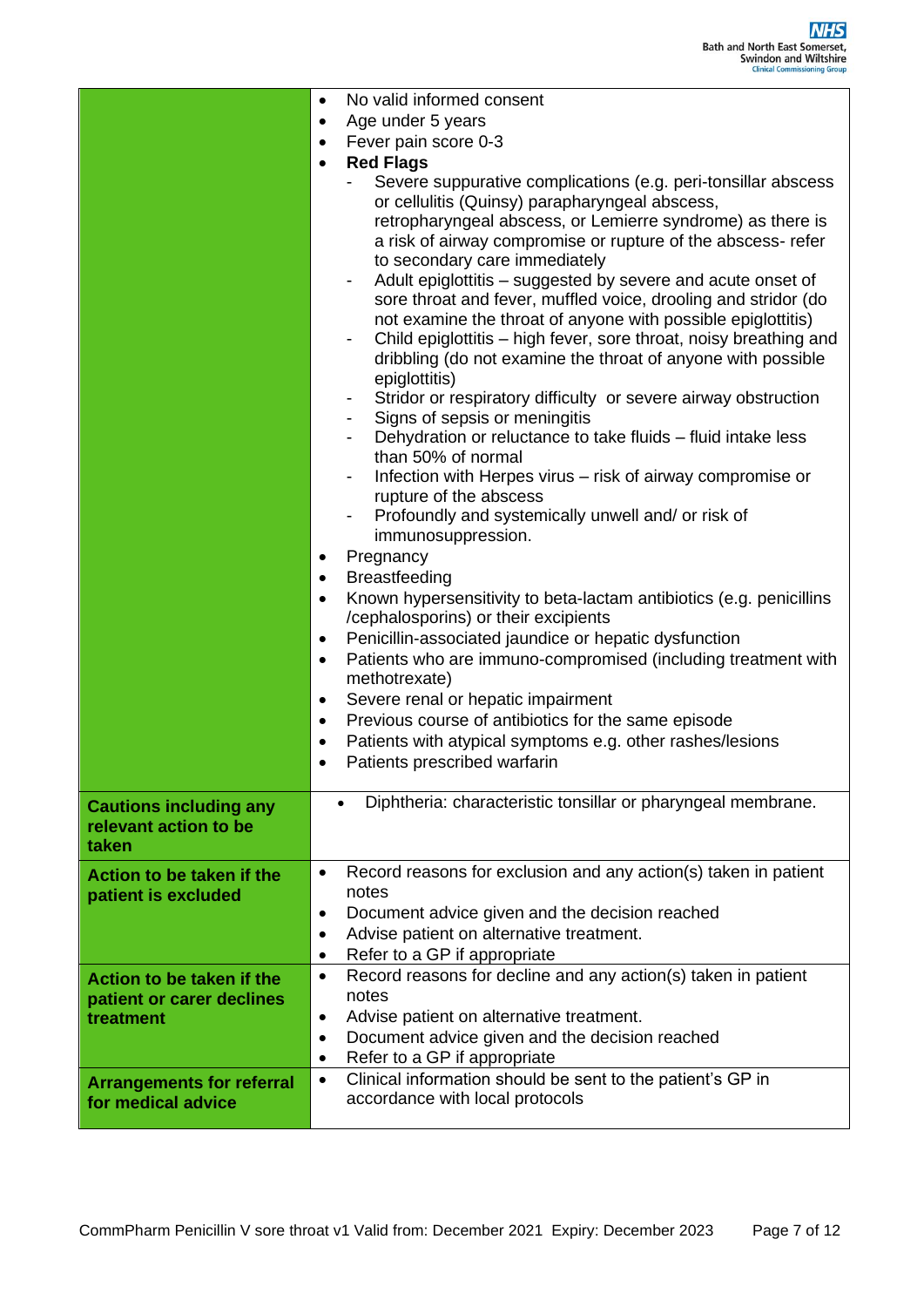#### **5. Description of treatment**

| Name, strength &<br>formulation of drug | Phenoxymethylpenicillin 125mg/5ml oral solution<br>Phenoxymethylpenicillin 250mg/5ml oral solution<br>Phenoxymethylpenicillin 250mg tablets                                                                                                                                                                                                                                                                                 |
|-----------------------------------------|-----------------------------------------------------------------------------------------------------------------------------------------------------------------------------------------------------------------------------------------------------------------------------------------------------------------------------------------------------------------------------------------------------------------------------|
| <b>Legal category</b>                   | Prescription-only medicine (POM)                                                                                                                                                                                                                                                                                                                                                                                            |
| Route / method of<br>administration     | <b>ORAL</b>                                                                                                                                                                                                                                                                                                                                                                                                                 |
| Dose and frequency of<br>administration | Children 5 years <sup>*</sup><br>125mg (5ml of 125mg/5ml oral solution) every 6 hours (four times a<br>day)                                                                                                                                                                                                                                                                                                                 |
|                                         | Children 6 to 11 years <sup>*</sup><br>250mg (1x250mg tablet or 5ml of 250mg/5ml oral solution, only if<br>unable to swallow) every 6 hours (four times a day)                                                                                                                                                                                                                                                              |
|                                         | Children 12 to 17 years <sup>*</sup><br>500mg (2x250mg tablets or 10ml of 250mg/5ml oral solution, only if<br>patient is unable to swallow) every 6 hours (four times a day)                                                                                                                                                                                                                                                |
|                                         | *dosing based on BNF for Children via MedicinesComplete                                                                                                                                                                                                                                                                                                                                                                     |
|                                         | <b>Adults</b><br>500mg (2x250mg tablets or 10ml of 250mg/5ml oral solution, only if<br>patient is unable to swallow)<br>Every 6 hours (FOUR times a day)                                                                                                                                                                                                                                                                    |
|                                         | Take on an empty stomach (half to one hour before food or 2 hours<br>after) where possible                                                                                                                                                                                                                                                                                                                                  |
| <b>Duration of treatment</b>            | 5 days or 10 days if a recurrent sore throat (more than one in a<br>year)                                                                                                                                                                                                                                                                                                                                                   |
| <b>Quantity to be supplied</b>          | Children 5 years old: 1 x 100ml Penicillin V 125mg/5ml oral solution<br>Children 6-11 years old: 20x250mg tablets or 1 x 100ml Penicillin V<br>250mg/5ml oral solution<br>Children 12 to 17 years old: 40x250mg tablets or 2x 100ml Penicillin<br>V 250mg/5ml oral solution<br>Adults: 40 x 250mg Penicillin V tablets or 2x 100ml Penicillin V<br>250mg/5ml oral solution<br>Or double if treating a recurrent sore throat |
| <b>Storage</b>                          | Stock must be stored in conditions in line with SPC, which is<br>available from the electronic Medicines Compendium website:                                                                                                                                                                                                                                                                                                |
|                                         | www.medicines.org.uk<br>Tablets – do not store above $25^{\circ}$ C<br>Once reconstituted Penicillin V oral solution must be stored in the                                                                                                                                                                                                                                                                                  |
|                                         | fridge and has an expiry of 7 days.                                                                                                                                                                                                                                                                                                                                                                                         |
| <b>Drug interactions</b>                | Warfarin and other coumarins anticoagulant effect may be<br>$\circ$<br>altered, INR monitoring is required<br>Methotrexate – penicillins reduce excretion of methotrexate<br>$\circ$<br>which can increase the risk of toxicity. Advise patients to monitor<br>for signs of methotrexate toxicity (e.g. unexplained bruising or<br>bleeding, mouth ulcers, vomiting, diarrhoea, abdominal                                   |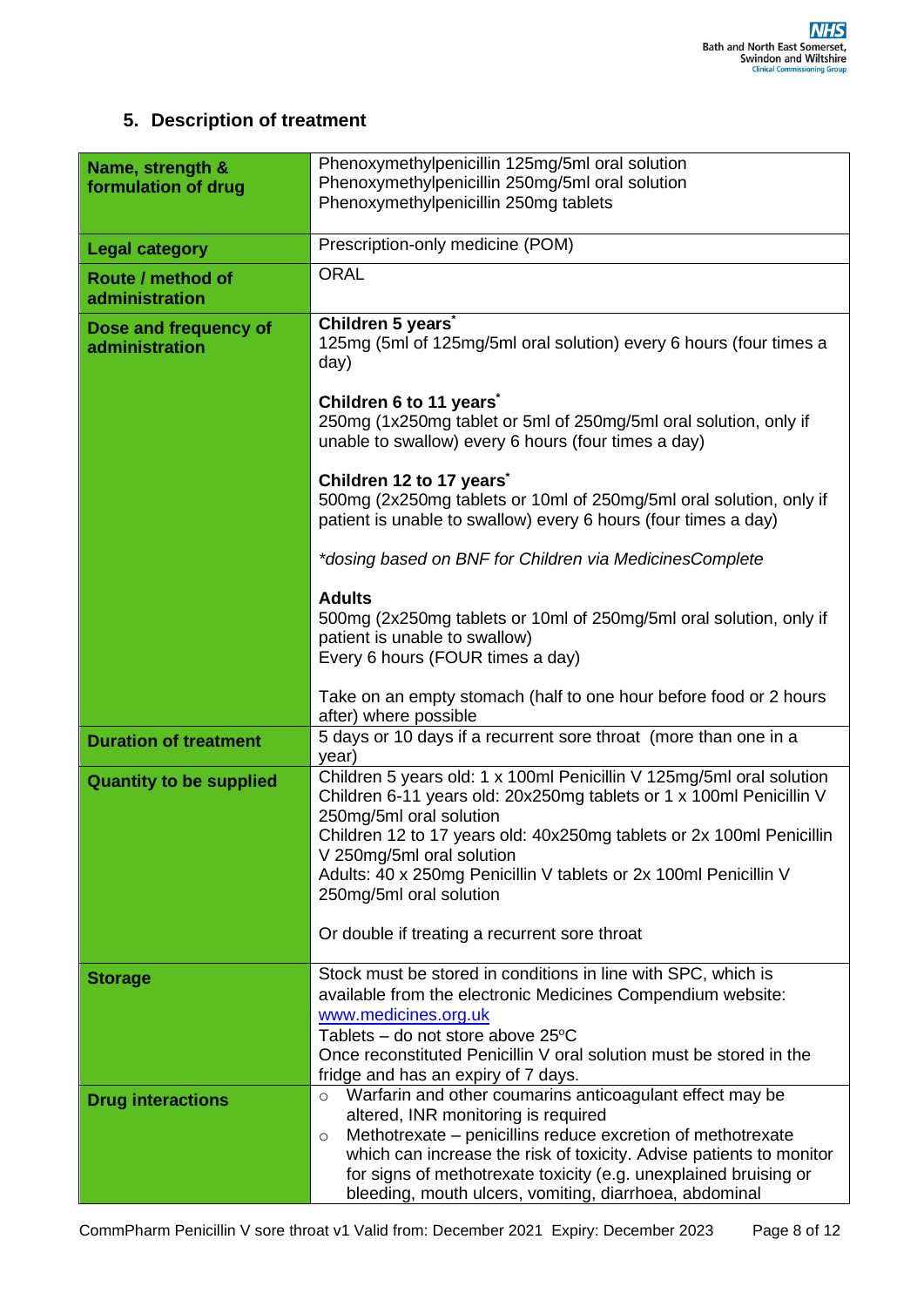|                                                                          | discomfort, dark urine) and contact GP/OOH if they have<br>concerns.                                                                                                                                                                                                                                                                                                                                                                                                                                                                                                                                                                                                                                                                       |
|--------------------------------------------------------------------------|--------------------------------------------------------------------------------------------------------------------------------------------------------------------------------------------------------------------------------------------------------------------------------------------------------------------------------------------------------------------------------------------------------------------------------------------------------------------------------------------------------------------------------------------------------------------------------------------------------------------------------------------------------------------------------------------------------------------------------------------|
|                                                                          | Sulfinpyrazone - Excretion of penicillins reduced by<br>$\circ$<br>sulfinpyrazone                                                                                                                                                                                                                                                                                                                                                                                                                                                                                                                                                                                                                                                          |
|                                                                          | A detailed list of drug interactions is available in the SPC, which<br>is available from the electronic Medicines Compendium<br>website: www.medicines.org.uk                                                                                                                                                                                                                                                                                                                                                                                                                                                                                                                                                                              |
| <b>Identification &amp;</b><br>management of adverse<br>reactions        | Side effects are usually mild and transient, but may include:<br>Hypersensitivity reactions including urticaria and rashes<br>$\bullet$<br>Nausea/vomiting, stomach pain, gastro intestinal<br>$\bullet$<br>disturbances, diarrhoea and antibiotic associated colitis<br>Fever, joint pains<br>$\bullet$<br>Angioedema, anaphylaxis, serum sickness like reactions<br>$\bullet$<br>Haemolytic anaemia, intestinal nephritis, leucopenia,<br>٠<br>thrombocytopenia, coagulation disorders<br>Central nervous system toxicity<br>٠<br>Use the Yellow Card System to report unexpected adverse drug<br>reactions directly to the CSM. Guidance on the use of the Yellow                                                                       |
|                                                                          | Card System and Yellow Cards are available in the current BNF or<br>via www.yellowcard.gov.uk<br>A detailed list of adverse reactions is available in the SPC,<br>which is available from the electronic Medicines Compendium<br>website: www.medicines.org.uk                                                                                                                                                                                                                                                                                                                                                                                                                                                                             |
| <b>Management of and</b><br>reporting procedure for<br>adverse reactions | Healthcare professionals and patients/carers are encouraged to<br>report suspected adverse reactions to the Medicines and<br>Healthcare products Regulatory Agency (MHRA) using the Yellow<br>Card reporting scheme on: <b>https://yellowcard.mhra.gov.uk</b><br>Record all adverse drug reactions (ADRs) in the patient's medical<br>record.<br>Report via organisation incident policy.<br>If anaphylaxis management may be required include this<br>information here (e.g. adrenaline to be held/resuscitation team<br>details)                                                                                                                                                                                                         |
| <b>Written information to be</b><br>given to patient or carer            | Give marketing authorisation holder's patient information leaflet<br>٠<br>(PIL) provided with the product.<br>Provide copy of TARGET RTI leaflet Leaflets to discuss with<br>$\bullet$<br>patients: RTI Leaflet (rcgp.org.uk)                                                                                                                                                                                                                                                                                                                                                                                                                                                                                                              |
| Patient advice / follow up<br>treatment                                  | Reassure the individual that a sore throat is generally self-<br>$\bullet$<br>limiting, with most people recovering after 7-8 days with or<br>without antibiotic treatment.<br>Take at regular intervals and complete the course supplied, even<br>$\bullet$<br>if feeling better<br>This medicine should ideally be taken on an empty stomach (half<br>٠<br>to one hour before or two hours after food) where possible.<br>Store oral solution in refrigerator. Shake well before use.<br>$\bullet$<br>Discuss side effects and advise to see GP if side effects occur<br>$\bullet$<br>All patient/carers must be given appropriate safety-netting advice<br>$\bullet$<br>- to consider the exclusion criteria. See GP if symptoms do not |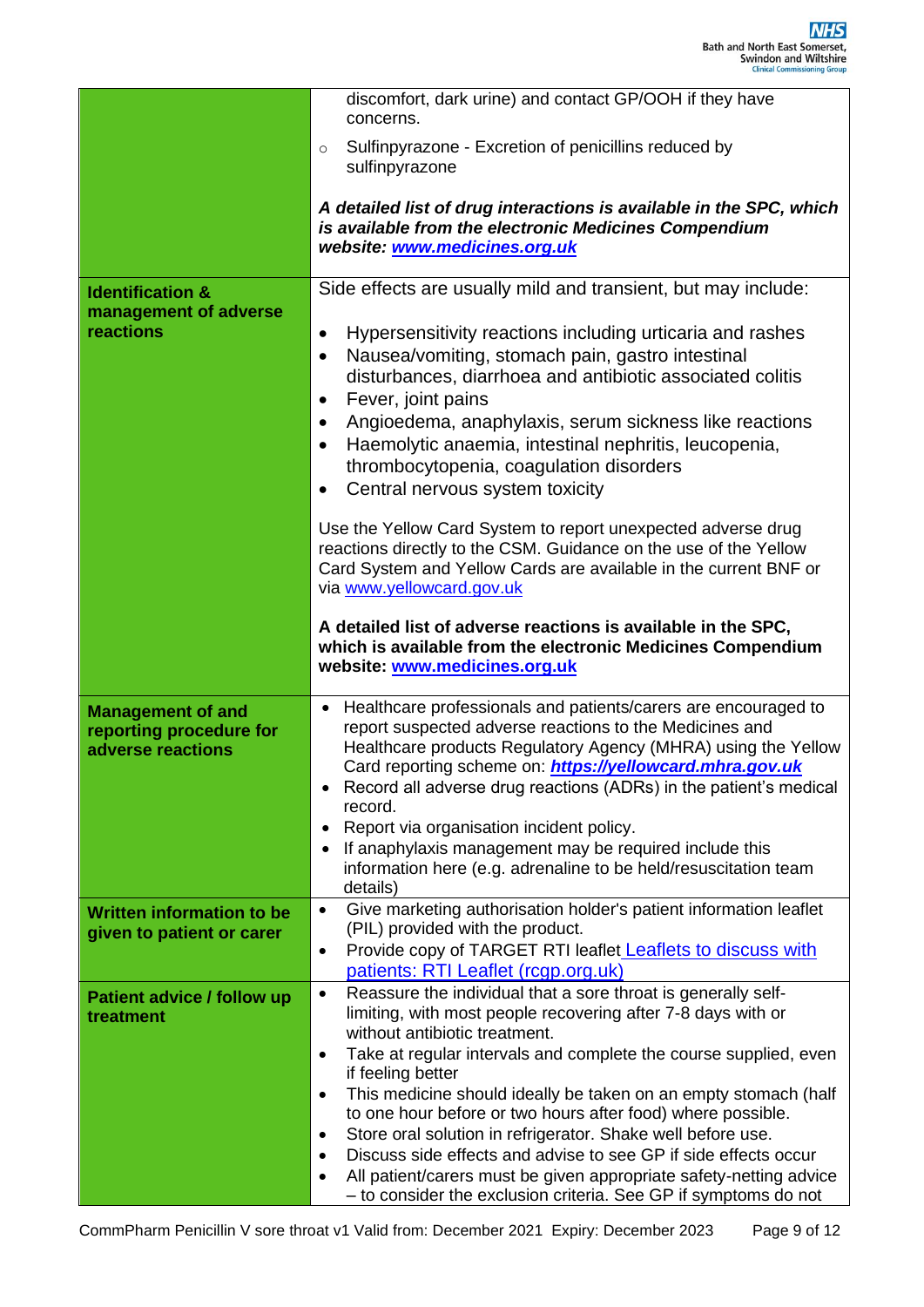|                | improve after 3-4 days or at any time if symptoms are worsening<br>rapidly or significantly. Explain that they should seek urgent<br>medical attention if they develop any difficulty breathing, stridor,<br>drooling, a muffled voice, severe pain, dysphagia or if they are<br>not able to swallow adequate fluids or become systemically<br>unwell.<br>Advise on symptom relief including appropriate 'over the counter'<br>$\bullet$<br>analgesia.<br>Encourage adequate fluid intake to avoid dehydration (especially<br>$\bullet$<br>when a fever is present)<br>Provide advice regarding food and drink to avoid exacerbating<br>$\bullet$<br>pain (e.g. avoid hot drinks).<br>Adults or older children may find sucking throat lozenges,<br>$\circ$<br>hard boiled sweets, ice, or flavoured frozen desserts<br>(such as ice lollies) to provide additional symptomatic<br>relief.<br>Suggest the use of simple mouthwashes (e.g. warm salty water)<br>$\bullet$<br>at frequent intervals until the discomfort and swelling subside.                                                                                                                                                                                                                                                                                                                                                     |
|----------------|--------------------------------------------------------------------------------------------------------------------------------------------------------------------------------------------------------------------------------------------------------------------------------------------------------------------------------------------------------------------------------------------------------------------------------------------------------------------------------------------------------------------------------------------------------------------------------------------------------------------------------------------------------------------------------------------------------------------------------------------------------------------------------------------------------------------------------------------------------------------------------------------------------------------------------------------------------------------------------------------------------------------------------------------------------------------------------------------------------------------------------------------------------------------------------------------------------------------------------------------------------------------------------------------------------------------------------------------------------------------------------------------------|
| <b>Records</b> | Record:<br>that valid informed consent was given<br>$\bullet$<br>name/signature of individual, address, date of birth and GP with<br>$\bullet$<br>whom the individual is registered (if relevant)<br>History, examination, investigations, diagnosis<br>$\bullet$<br>Drug history including any allergies<br>$\bullet$<br>name of registered health professional<br>$\bullet$<br>name and brand of medication supplied/administered<br>$\bullet$<br>date and time of supply/administration<br>$\bullet$<br>dose, form and route of supply/administration<br>٠<br>quantity supplied/administered<br>$\bullet$<br>batch number and expiry date (if applicable)<br>٠<br>advice given, including advice given if excluded or declines<br>$\bullet$<br>treatment<br>details of any adverse drug reactions and actions taken<br>٠<br>supplied via Patient Group Direction (PGD)<br>$\bullet$<br>Referral arrangements (including self-care)<br>٠<br>Add patient name and date of supply to the pack before issuing.<br>$\bullet$<br>Liquid dose forms must include the expiry date of reconstituted<br>oral solution.<br>Records should be signed and dated (or a password controlled<br>e-records).<br>All records should be clear, legible and contemporaneous.<br>A record of all individuals receiving treatment under this PGD<br>should also be kept for audit purposes in accordance with local |

*policy.*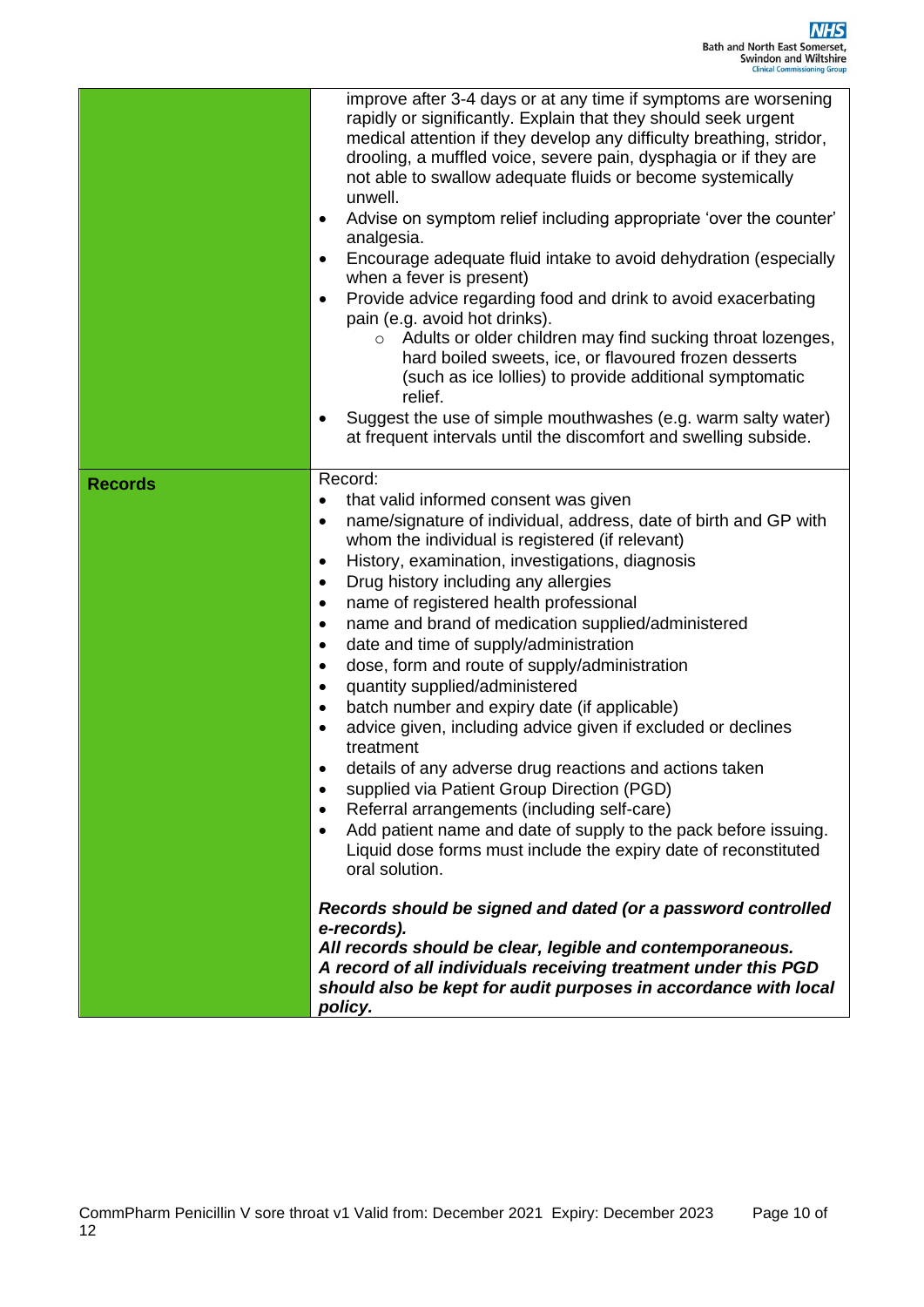### **6. Key references**

| <b>Key references</b> |           | Summary of Product Characteristics for Penicillin V(available at<br>www.emc.medicines.org.uk |
|-----------------------|-----------|----------------------------------------------------------------------------------------------|
|                       | $\bullet$ | British National Formulary (available online at                                              |
|                       |           | www.medicinescomplete.com [accessed 25/11/2021])                                             |
|                       | $\bullet$ | <b>BSW Antimicrobial Prescribing Guidelines available</b>                                    |
|                       |           | https://prescribing.bswccg.nhs.uk/wpdm-package/wiltshire-swindon-                            |
|                       |           | banes-primary-care-antibiotic-guidance-jan-2019-nice-update                                  |
|                       | $\bullet$ | NICE Clinical Knowledge Summaries (available at                                              |
|                       |           | https://cks.nice.org.uk/sore-throat-acute)                                                   |
|                       | $\bullet$ | NICE NG84 Sore throat(acute): antimicrobial prescribing(available at                         |
|                       |           | Overview   Sore throat (acute): antimicrobial prescribing   Guidance                         |
|                       |           | NICE)                                                                                        |
|                       | $\bullet$ | NICG NG191 COVID-19 rapid guideline: managing COVID-19 (available                            |
|                       |           | at Overview   COVID-19 rapid guideline: managing COVID-19   Guidance                         |
|                       |           | NICE)                                                                                        |
|                       |           |                                                                                              |